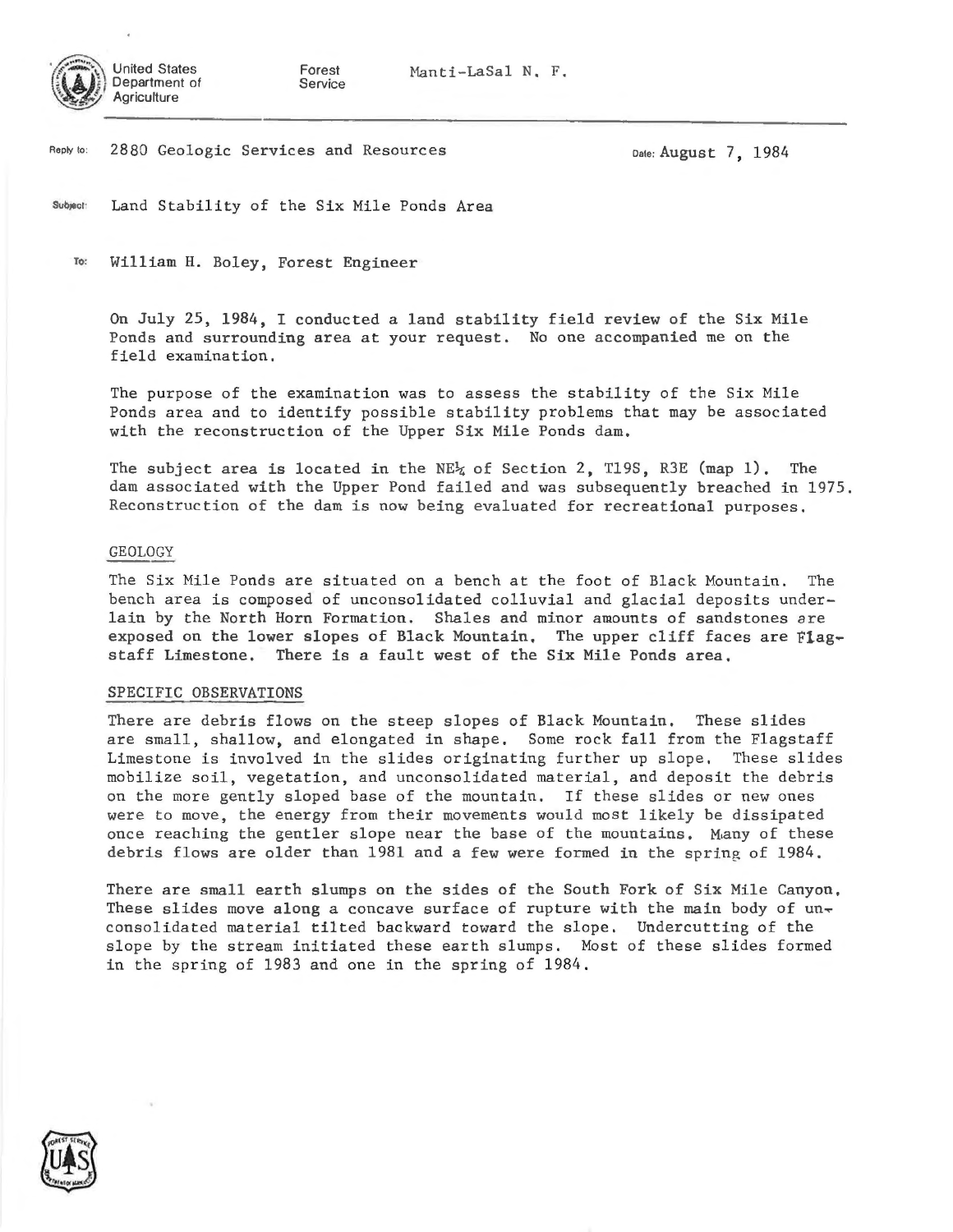There is a large beaver pond about 500 feet south of the lower pond. The immediate area around the pond is saturated, The beavers are actively working on the dam. Removal of the beaver dam would decrease the degree of saturation of the unconsolidated material and reduce the possibility of a slope failure occurring in the area. The beavers may also enlarge their pond and cause water to flood over the road.

## CONCLUSIONS

The Six Mile Ponds area appears to be stable at this time, The existing landslides in the vicinity do not threaten the stability of the ponds. Removal of the beavers, beaver dam, and associated pond would decrease possible future stability problems. No cracks or other surface expressions of slope failure were found near the Upper Pond dam. Reconstruction of the Upper Pond dam should not be affected by the landslides.

 $\lambda$ 

IRENE SAVANYO, LEMLEY Staff Geologist